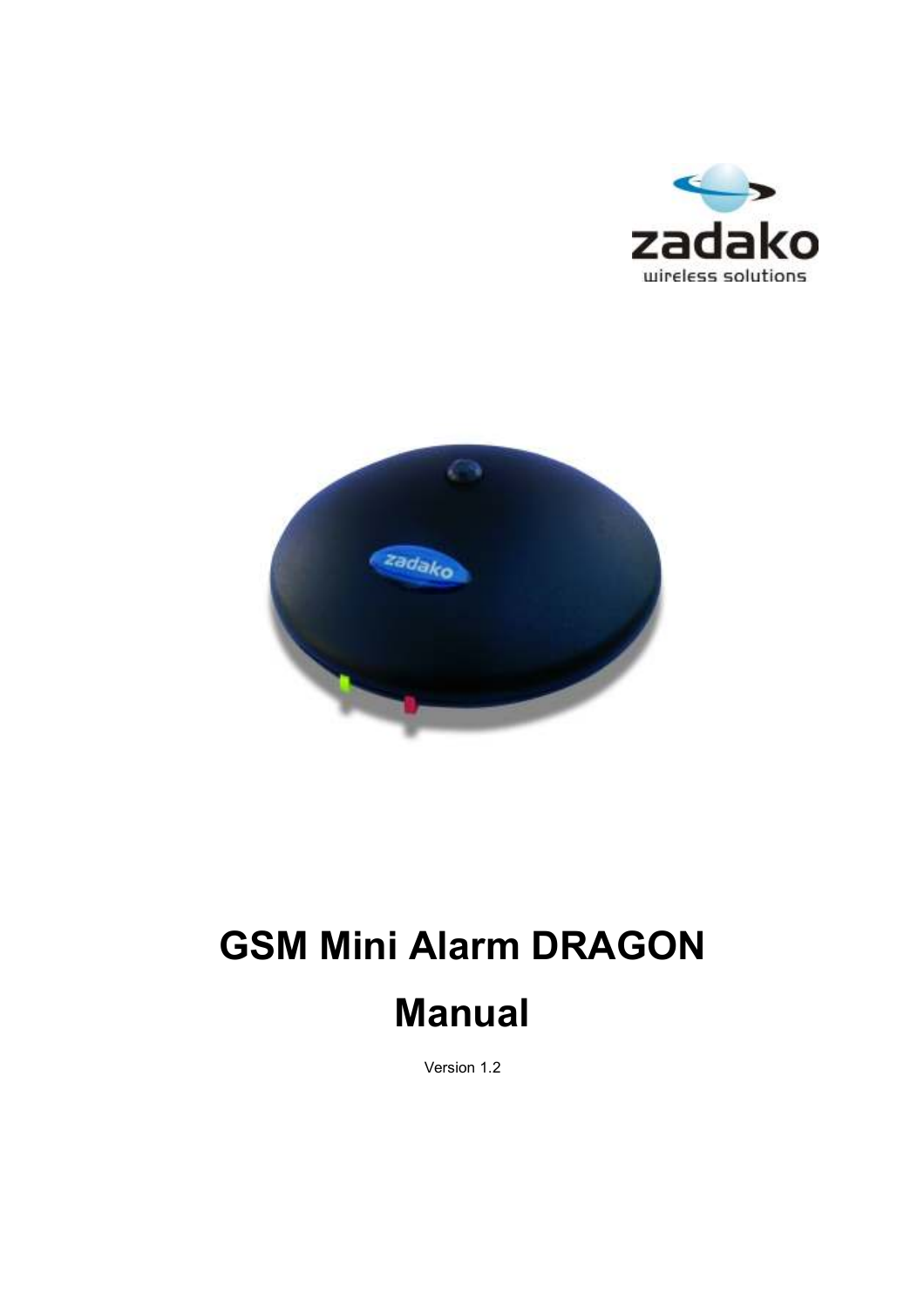# **CONTENT**

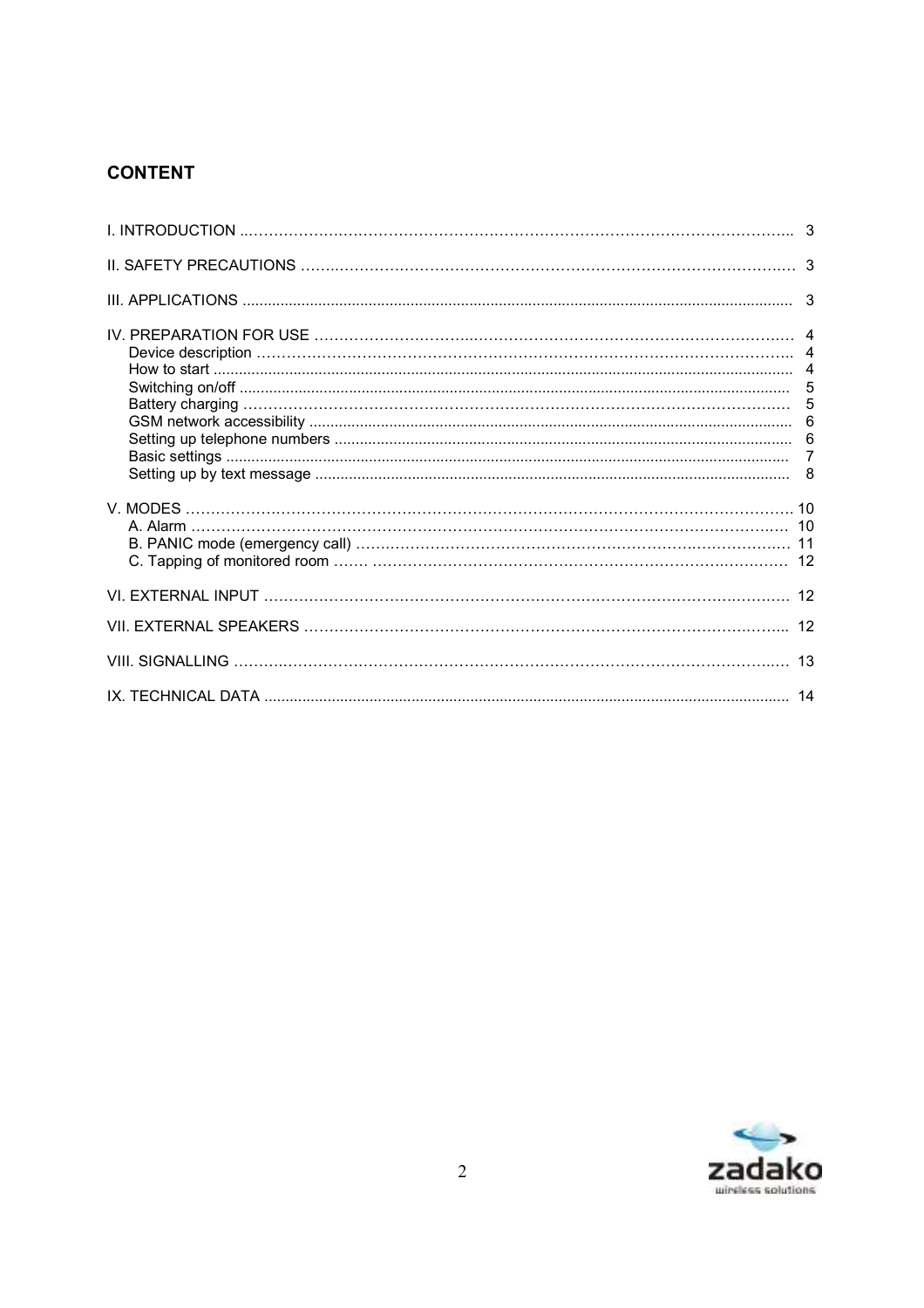\* ZADAKO is a registered trade mark of Zadako s.r.o. company. All rights reserved.

\* ZADAKO has the right to modify the product described in this manual to improve its performance without being compelled to give any previous information.

# I. INTRODUCTION

Mini Alarm DRAGON is a compact wireless device designed for signalling of unauthorized entry into protected room. It is used indoor and you can put it on any place in the room where the PIR sensor can reach the movement of people passing by (appx. 5 metres). Its usage is universal and unique, DRAGON can be installed in horizontal or vertical position (on the wall, on the ceiling, etc.).

## **WARNING!!!**

Mini Alarm DRAGON can´t serve as a professional security device, it only informs about unauthorized entry into the object.

# II. SAFETY PRECAUTIONS

- Manipulation with the device in other ways that described in this manual could lead to its damage or disfunctionality.
- Mini Alarm requires a careful treatment, if possible avoid a fall from a height on the ground.
- \* Do not open the device and do not try to repair it by yourself. Contact an authorized service centre for repair.
- \* To avoid the risk of fire and damage do not expose the device to moisture, rain nor direct sunlight.
- $\div$  Do not cover the device with metal objects.
- $\cdot \cdot$  Do not use the device near the petrol stations or chemicals.
- Use only batteries, adapter and accessories delivered by manufacturer. Otherwise you can cause demage of Mini Alarm.
- Performance of DRAGON can be reduced by interruption of other devices.
- Manufacturer doesn´t recommend to use DRAGON in rooms where pets are moving around because motion detector could react on their movement.
- Maintain motion detector clean. Impurities could cause its lower reliability.
- All safety precautions regarding mobile phones are valid also for this device.
- Do not transport DRAGON in other than original packing in order to avoid demage of motion detector.

# III. APPLICATIONS

- monitoring of protected room (flat, office, weekend house...) by integrated motion detector
- temporary survaillance of company´s warehouse
- reporting of intrusion into the protected room by text message and voice call
- possibility of tapping after the alarm activation or when disarmed
- checking the children when they are alone at home
- -PANIC function - calling for help in case of danger or health problems (elder people)

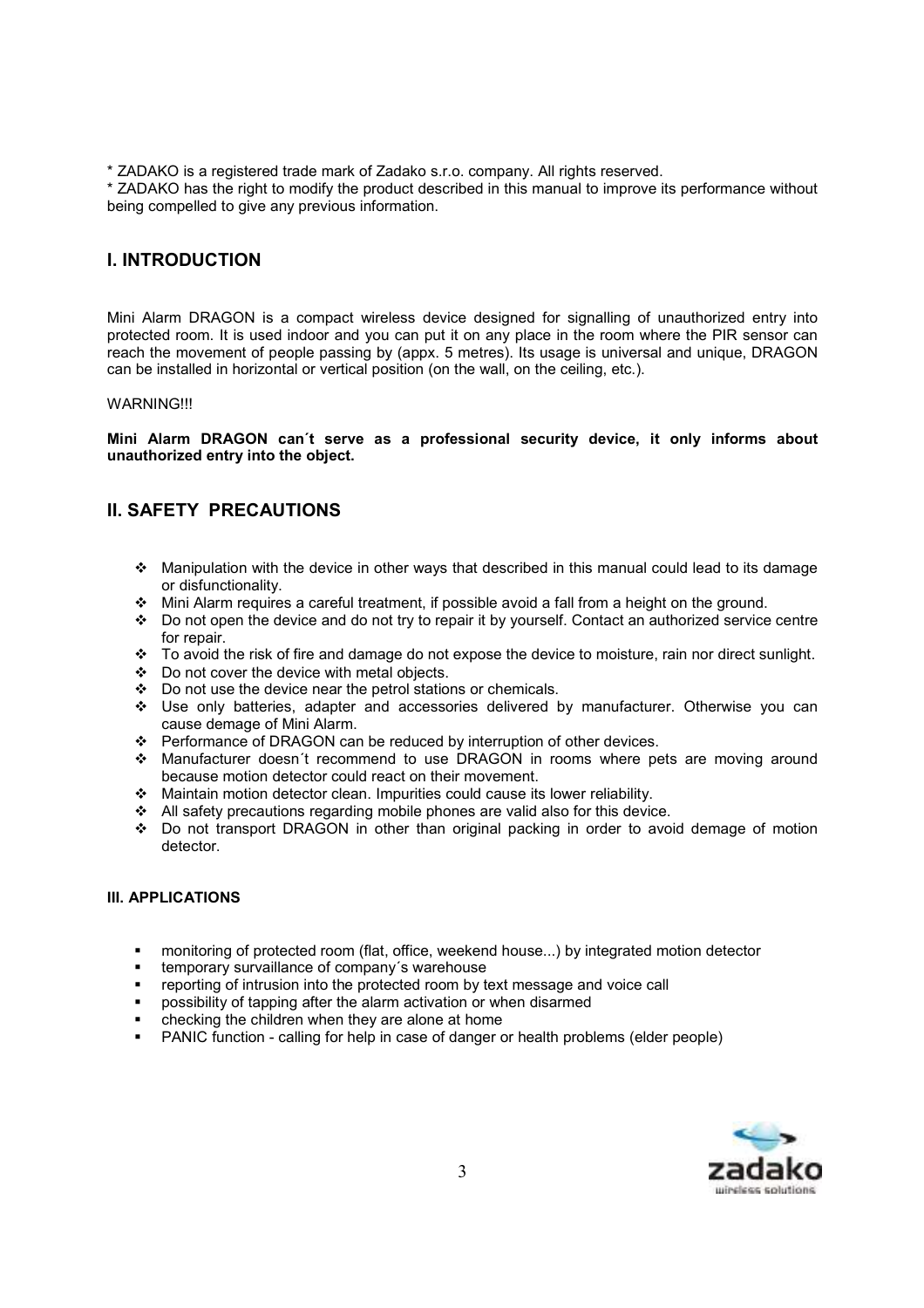# IV. PREPARATION FOR USE

# Device description



#### How to start

1. Check if there is PIN code protection disabled on the SIM card that you want to insert into Mini Alarm. You can check it by inserting the card to a usual mobile phone. If your mobile phone starts without asking a PIN code, PIN code protection is disabled. If you had to insert a PIN code, disable this function in your mobile phone (Settings) as well as the voice mail service.

2. Check if there is CLIP service active on the SIM card. You can check it by calling on the SIM card – if your phone shows you who is calling, CLIP service is active, if it doesn´t, contact your mobile operator for activation of the service. Also check if it is possible to send text messages from the SIM card. If not, please contact your mobile operator.

3. Turn the device upside down. Then gently turn the buttom cover to the left (against the arrows direction) and take it out. Before inserting the SIM card, jumper can´t be put on (see the pictures below) and power adapter can´t be connected. If these conditions are fulfilled, open the SIM card holder and insert the SIM card (watch the inclined corner), close the holder. Put the jumper on.





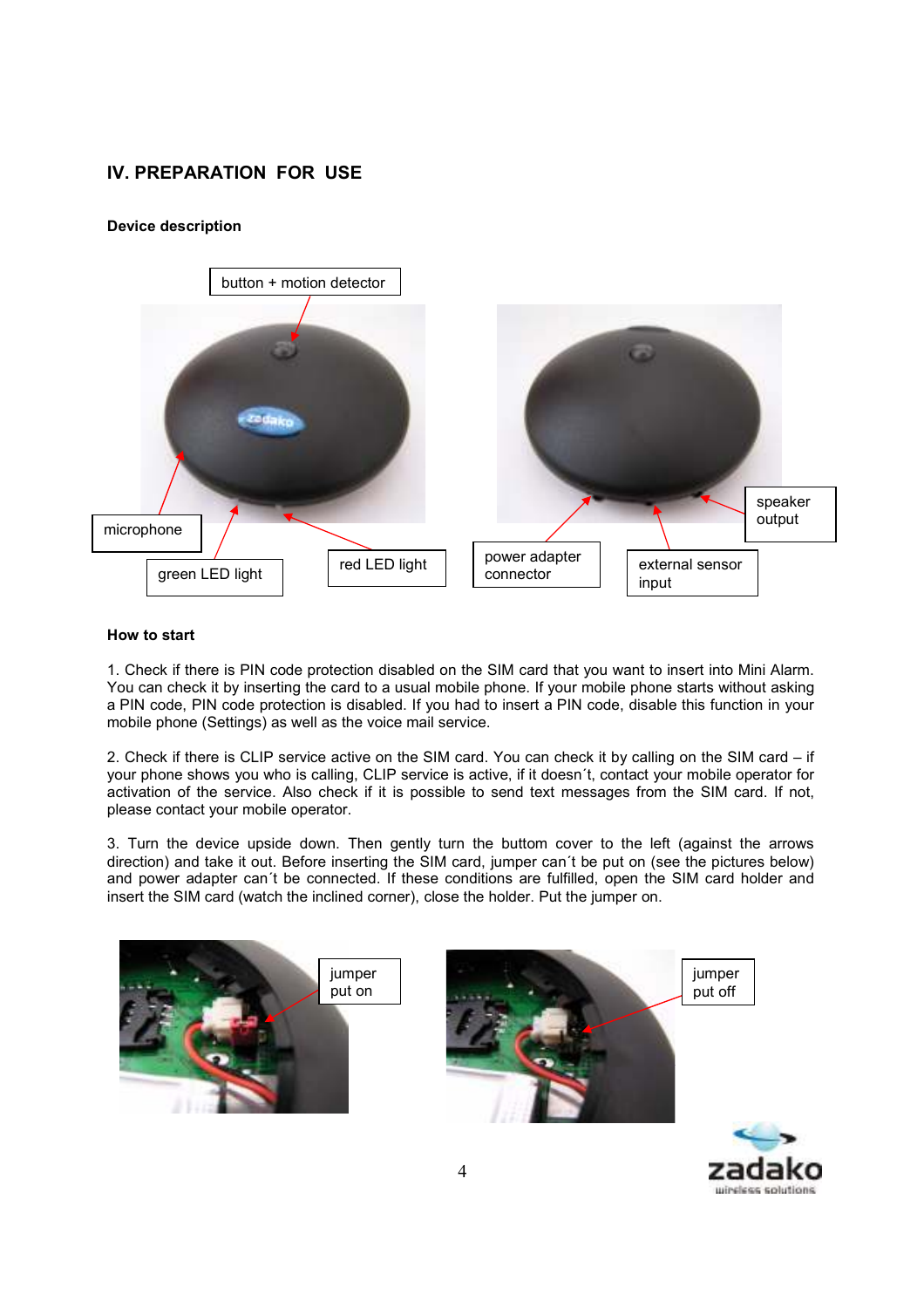4. Put the buttom cover on and turn it gently to the right (following the arrows) till the cover suits its right position. Then connect the power adapter. If the battery is fully charged, red LED light flashes and goes off, if it isn´t fully charged, red LED light shines permanently (battery is being charged). After full charge of the battery, red LED light goes off (more information about the battery charging - see page5).

## WARNING!

- - If you insert a prepaid SIM card into the device, you have to check credit on it and its validity because if there is no credit on the SIM card or the SIM card goes invalid, Mini Alarm stops working!!!
- -Device supports roaming.



#### Switching on/off

Switching on: press the button for 3 seconds, till you hear a double beep. When you release the button, both red and green LED lights start flashing (DRAGON is getting registered to the GSM network). After appx. 30 seconds red LED light stops flashing, only green LED flashes once for 4 seconds. Mini Alarm is ready to be used.

Note: If Mini Alarm is connected to the power adapter (battery is being charged), the red LED light shines at start as well. When the battery is fully charged, red LED light goes off. It may happen that battery is so low that Mini Alarm doesn´t react on pressing the button and you hear a deep beep. In this situation, please wait for 5-10 minutes and switch the device on again. You can hear a deep beep after the start of device as well if there is no SIM card or if the SIM card is inserted in a wrong way or if PIN code isn´t disabled.

Switching off: press the button for 5 seconds, till you hear a double beep. Both LED lights go off. If you are charging the battery, red LED light shines also in switched off status. After full recharge of battery, red LED light goes off.

## Battery charging

Mini Alarm is feeded from a power adapter, but in case of need it can work also with an integrated battery. Fully charged battery can last for up to 5 days. When battery is low, red LED light starts flashing once for 4 seconds, when it is fully discharged, the device switches off. You can charge the battery with supplied power adapter. After connecting the adapter, Mini Alarm beeps and red LED light starts shining, after disconnecting the adapter, Mini Alarm beeps again and red LED light goes off. When the charging process is terminated, red LED light goes off. If you connect the adaper to Mini Alarm even when the battery is fully charged, device beeps and red LED light flashes once. You can charge the battery only in positive temperature. Manufacturer recommends to charge the battery before first use.

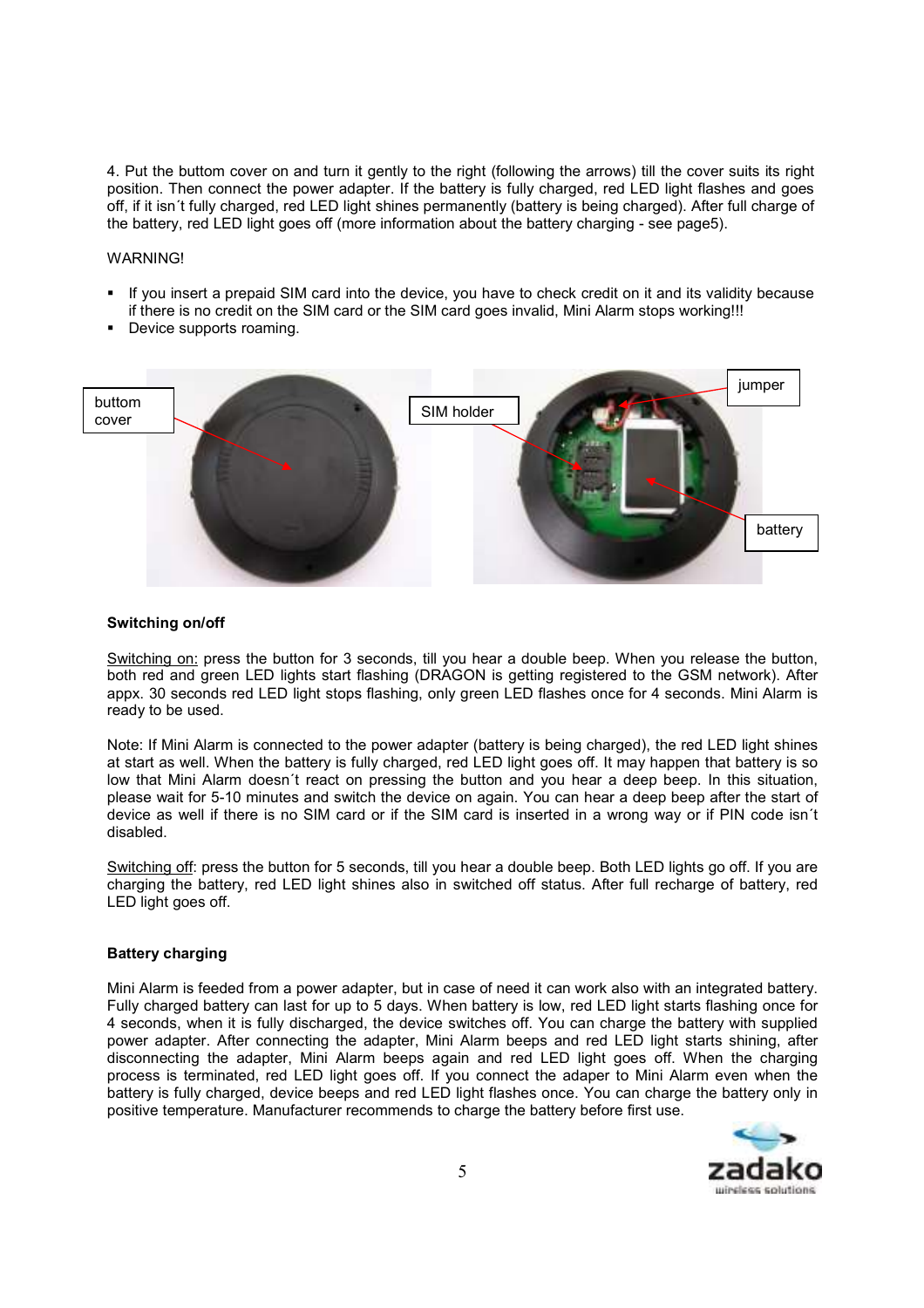#### WARNING!!!

In case you won´t use the device for a long time, put the jumper off. The battery is getting discharged also when not used, therefore it's necessary to charge it again before next usage.

## GSM network accessibility

GSM network has to be accessible in order to make Mini Alarm work correctly. Signalling of GSM network accessibility is indicated in table on page 12. If GSM network is not accessible, the reasons could be the following:

- there is no SIM card in the device,
- - SIM card´s PIN code is not disabled (you can disable it on an usual mobile phone) or it´s necessary to unblock the card with PUK code,
- low signal,
- -GSM network not accessible because of some problem of the operator.

By installing the device, check the signal power near the device by using a mobile phone (display indication). If signal power is low, manufacturer recommends to replace device on a place with better signal.

During electric power failure (and when the battery is fully discharged) or during GSM network failure DRAGON becomes functionless. After electric power recovery (and charging the battery) and after GSM network recovery device keeps the same mode as before failure.

## Setting up telephone numbers

Mini Alarm needs to know where to send the messages and alarm/emergency calls, therefore it´s necessary to set up the telephone numbers on the SIM card of Mini Alarm. You can set up the numbers in the following way:

1. Press the button twice (red and green LED lights start to flash alternately and device beeps once per second).

2. Then call on telephone number of Mini Alarm from the telephone number which you want to add to address book of device (it means on which tel. number you want the device to send the messages and calls). CLIR service has to be disabled on the SIM card from which you are calling. Device ends the call automatically and if the number was added successfully or already exists in the address book, you will hear a double beep.

3. If you failed to add the number to the address book, you will hear a long deep tone. Reasons for failed addition of telephone number to Mini Alarm´s address book can be the following:

- $\triangleright$  there isn't CLIP service active on Mini Alarm's SIM card,
- there is CLIR service active on the SIM card from which you call,
- $\triangleright$  Mini Alarm's address book is already full.

For adding another telephone number, you have to run this mode again (by pressing the button twice). You can cancell this mode by pressing the button once or it will cancell automatically after 2 minutes.

You can add telephone numbers also by sending a text meesage (see page 8). By alarm or emergency call Mini Alarm calls in the order as the numbers are set up in the address book, it means T1 first, then T2 etc. If you want to check if you set up the numbers correctly, send a text message in form: password, gap and question mark (e.g. abcd ?) on Mini Alarm's tel. number and you will receive an answer:

# abcd T1=09xxxxxxxx T2=09xxxxxxxx T3=# T4=# O=15 L=5 P=OFF PWR=ON ARM OFF

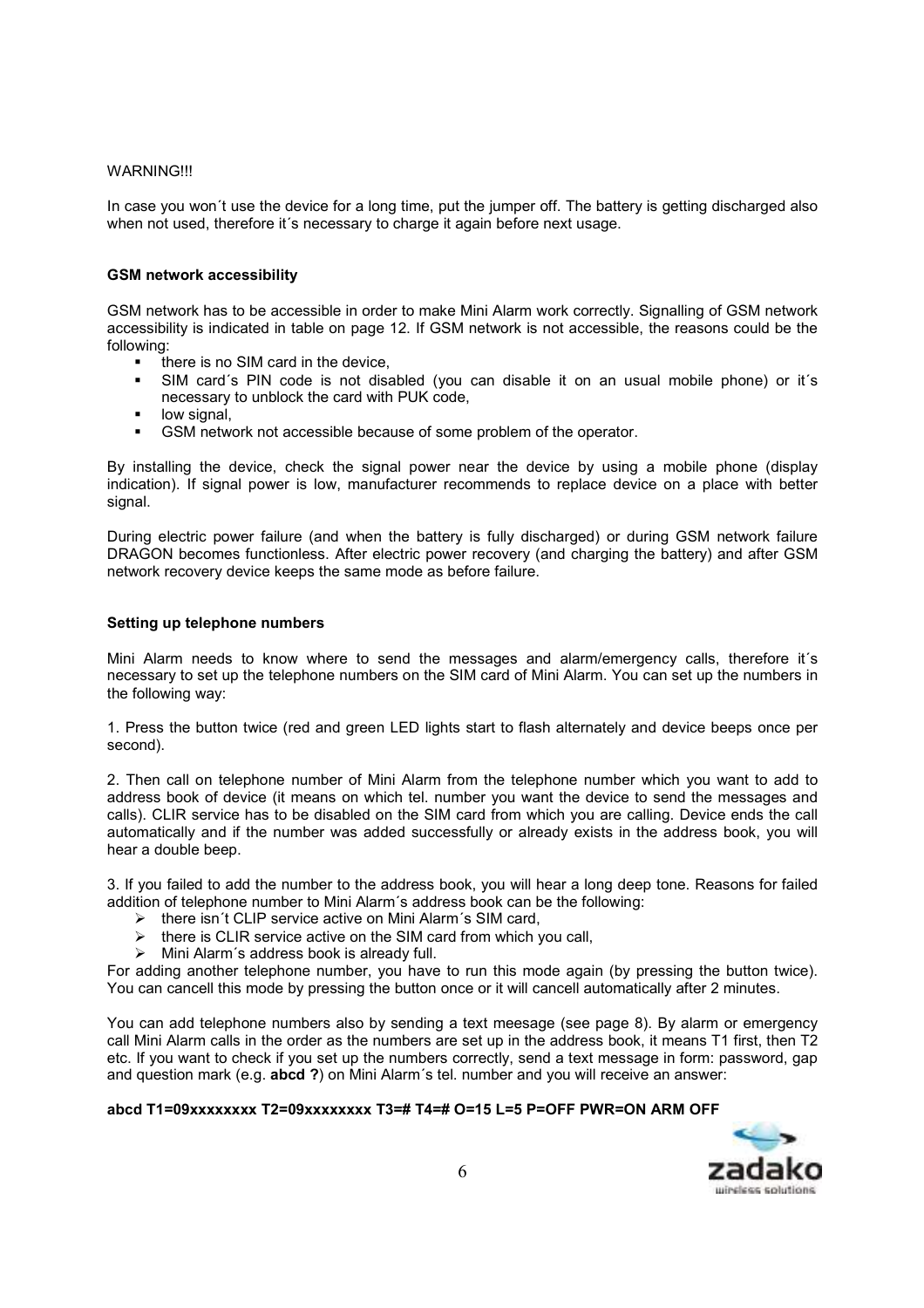There were 2 numbers set up in this example (T1and T2), # means that this position is not accupied. (For more information about O, L, P … see page 8.)

If you don´t want to change basic settings which are defined in the device from factory (see page 7), Mini Alarm is now ready for use. If you want to use device as an alarm, please continue on page 10 and if you want to use it as a tapping device or PANIC button, please continue on page 11 or 12.

#### Basic settings

Basic settings are settings from factory. After first start of device, values are set in this way:

#### A Non - changeable parametres

#### length of call = 20 seconds

- how long Mini Alarm calls by alarm or emegency call on one telephone number till the call is picked up number of calls = 3 trials for each telephone number

- how many times Mini Alarm calls by alarm or emergency call on one telephone number till the call is picked up

tapping time in disarmed status = unlimited

#### B Changeable parametres

#### password = abcd

- serves for control of device via text messages, it can contain letters and numbers, manufacturer recommends to change the password and to write it down (you can´t control Mini Alarm without a correct password)

leaving time = 30 seconds

- time during which the arming person has to leave the room

tapping time by alarm or emergency call = 5 minutes

#### text of information messages

- messages that inform about following events:

| <b>Name</b>    | Event                    | Predefined text of text messages |
|----------------|--------------------------|----------------------------------|
| S <sub>0</sub> | Name of device           | Mini Alarm DRAGON                |
| S <sub>1</sub> | Alarm                    | <b>ALARM</b>                     |
| S <sub>2</sub> | Panic                    | <b>PANIC</b>                     |
| S <sub>3</sub> | Low battery              | <b>BATTERY LOW</b>               |
| S <sub>4</sub> | Electric energy failure  | POWER OFF                        |
| S <sub>5</sub> | Electric energy recovery | POWER ON                         |

Mini Alarm sends text messages about alarm, emergency, low battery, electric energy failure and electric energy recovery. All messages except PANIC are sent only in armed status (ARM ON). PANIC message is sent in PANIC mode. Information text message is sent on your mobile phone always as S0 + S1 or S0 + S2 and etc., e.g. Mini Alarm DRAGON ALARM alebo Mini Alarm DRAGON BATTERY LOW. Text message about electric energy failure is sent after one hour, about its recovery immidiately. You can change the changeable parameters by sending a text message (see page 8).

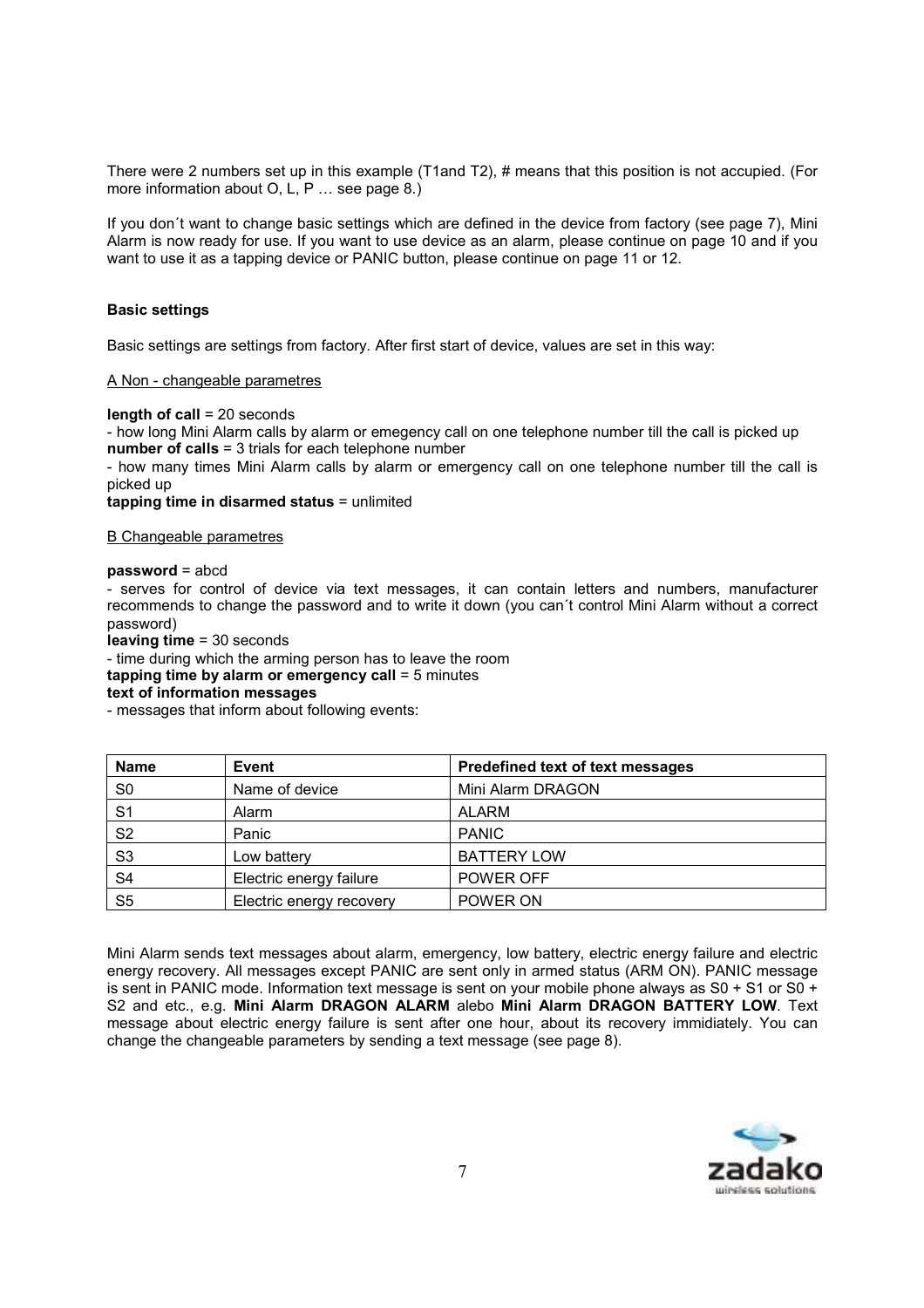#### Return to basic settings

If you want to get the basic settings, disconnect the adapter from Mini Alarm (in switched on status), hold the button till you hear a double beep and connect the adapter to Mini Alarm (to the left connector). Device starts to beep permanently, what means that you can release the button because the settings are already set up. You can disconnect the adapter or leave it connected, up to your needs.

Attention! After the return to the factory defaults (reset), all telephone numbers are deleted and it´s necessary to add the numbers again for further use.

## Setting up by text message

You can set up the device by sending a configuration text message (message in which you set up the parametres) from your mobile phone on telephone number of Mini Alarm. You can set up: telephone numbers (max. 4), password, leaving time, tapping time by alarm, permission for PANIC mode and texts of information messages. For a good functionality of device it´s not necessary to set up all these parametres, the only necessary thing is to set up the telephone numbers. The other parametres can be as basic settings from factory (see page 7).

You can send a configuration text message also from a number that is not listed in the address book of Mini Alarm, but you have to apply a correct password. Therefore it´s important to change the password and give it only to persons that will use the alarm. Text messages with a false password or no password sent on telephone number of Mini Alarm will be automatically deleted. Calls from unknown telephone numbers are ignored (people with these numbers can´t tap or disarm)! Numbers listed in address book of Mini Alarm can´t have CLIR service active when using the device (it can´t recognize the number of calling person)!

Device signalls the reception of text message (in disarmed status) in the following way:

- $\triangleright$  if the password is correct green LED light shines (for 2 seconds) and you can hear a high tone,
- if the password is false red LED light shines (for 2 seconds) and you can hear a deep tone /if the battery is being charged and red LED light shines, reception of text message with a wrong password is signalled by 2-second extinction of red LED light/.

## Rules for writing text messages

- Password has to be on the first place, if you want to use "?" or "\$" as well, they have to be on the last place.
- -Watch the gaps (gap is represented by  $\overline{\phantom{a}}$ ).
- -You don´t have to differentiate between small and capital letters.
- Text of information messages S0- S5 has to be ended by #, telephone numbers not! (See further.)

Examples of configuration message in which you want to set up all parametres:

# A/ abcd H=adam\_T1=09xxxxxxxx T2=09xxxxxxxx T3=#\_T4=#\_O=15\_L=5\_P=ON\_?

B/ abcd S0=dragon# S1=alarm# S2=panic# S3=batt low# S4=electr off# S5=electr on# \$

| - password of device (4 characters)                                                                             |  |
|-----------------------------------------------------------------------------------------------------------------|--|
| - gap<br>- changing password from "abcd" to "adam"                                                              |  |
| - telephone numbers 1-4 (we set up only 2 telephone numbers in our example)<br>- telephone number is not set up |  |
| - leaving time 15 seconds (10-120 s)<br>- tapping time by alarm or emergency call 5 minutes (0-255 min)         |  |
|                                                                                                                 |  |

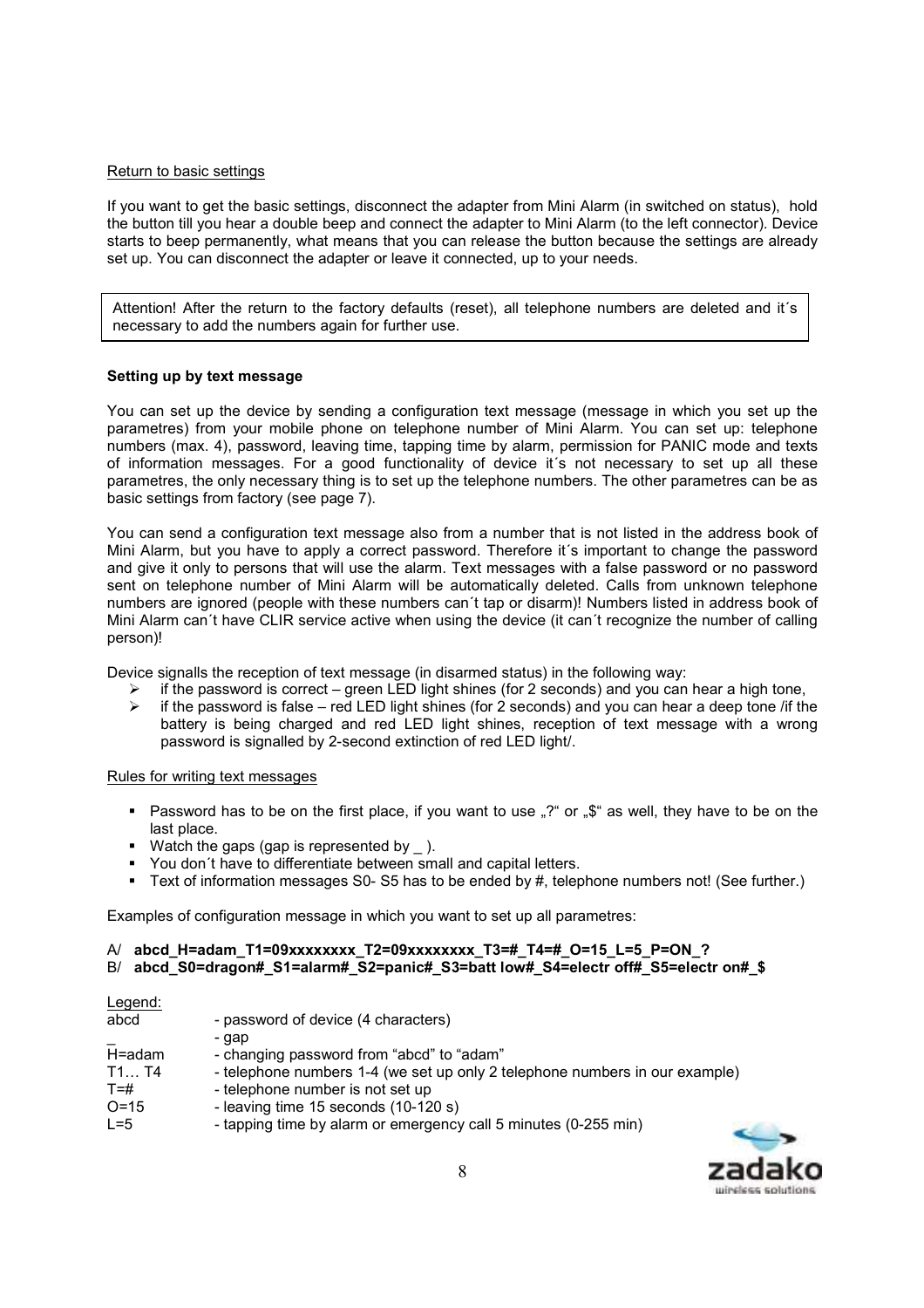| - permission / prohibition for PANIC mode                                               |
|-----------------------------------------------------------------------------------------|
| - name of device / object                                                               |
| - information messages (max. 12 characters), see page 7                                 |
| - question mark or dollar sign at the end of a text message means that you want Mini    |
| Alarm to confirm you the execution of your command by a confirmation text message       |
| sent on your mobile phone. Question mark is for telephone numbers and status of device, |
| dollar for text messages.                                                               |
|                                                                                         |

Manufacturer recommends to send text messages with question mark at the end so that you can be sure that you changed the settings or did a command correctly. After sending this message to Mini Alarm, you will receive an information not only about the settings, but also about battery status and device's mode (at the end of the message), it means if it is armed or disarmed or if it is in PANIC mode, e.g.:

## abcd T1= 09xxxxxxxx T2=# T3=# T4=# O=10 L=5 P=ON PWR=ON ARM OFF or abcd T1= 09xxxxxxxx T2=# T3=# T4=# O=10 L=5 P=ON BAT=75% ARM ON

- \* PWR=ON adapter is connected<br>\* BAT=25% battery is charged on
	- battery is charged on 25%
	- possible status: BAT=25%, BAT=50%, BAT=75%, BAT=100%
- 
- \* ARM ON armed<br>\* ARM OFF disarmed
- \* ARM OFF<br>\* PANIC - in PANIC mode

If you don´t want Mini Alarm to send you text messages by alarm or emergency (you want to receive just calls), send a configuration text message in this form: password  $S1=#S2=#S3=#S4=#S5=#$ . For settings confirmation, a dollar sign \$ at the end, e.g.:  $abcd$   $S1=$   $\#$   $S2=$   $\#$   $S3=$   $\#$   $S4=$   $\#$   $S5=$   $\#$   $\#$ . If you want to cancell sending just some of information messages, send a configuration message with number of that message. E.g.: if you don´t want to receive information about low battery, send a message in this form: abcd\_S3=#.

# Examples of configuration and command text messages:

| Changing password from "abcd" to "klmn".                          | abcd H=klmn                   |  |
|-------------------------------------------------------------------|-------------------------------|--|
| Setting up telephone number 1 (valid for T2, T3, T4 as well).     | abcd T1=09xxxxxxxx            |  |
| Deleting telephone number 1 from adress book of Mini Alarm (valid | abcd $T1 = #$                 |  |
| for T2, T3, T4 as well).                                          |                               |  |
| Leaving time set on 15 seconds.                                   | abcd $O=15$                   |  |
| Tapping time by alarm or emergency call set on 5 minutes.         | abcd $L=5$                    |  |
| Permission for PANIC mode.                                        | abcd P=ON                     |  |
| Prohibition for PANIC mode.                                       | abcd P=OFF                    |  |
| Changing the name of device/object.                               | abcd S0=FLAT#                 |  |
| Changing the text of information message from the original to     | abcd S1=warning#              |  |
| "warning" (valid for S2, S3, S4, S5 as well)                      |                               |  |
| Cancellation of sending text messages.                            | abcd S1=# S2=# S3=# S4=# S5=# |  |
| Checking settings of phone numbers and parametres.                | abcd ?                        |  |
| Checking settings of text messages.                               | abcd $$$                      |  |
| Arming.                                                           | abcd ARM=ON                   |  |
| Disarming.                                                        | abcd ARM=OFF                  |  |
| External arming input.                                            | abcd EXT=ARM                  |  |
| External PANIC button.                                            | abcd EXT=PANIK                |  |
| External motion detector.                                         | abcd EXT=PIR                  |  |
| External control button.                                          | abcd EXT=BUTTON               |  |
| No external input.                                                | abcd EXT=OFF                  |  |

You can combine the messages and set more parametres in one message.

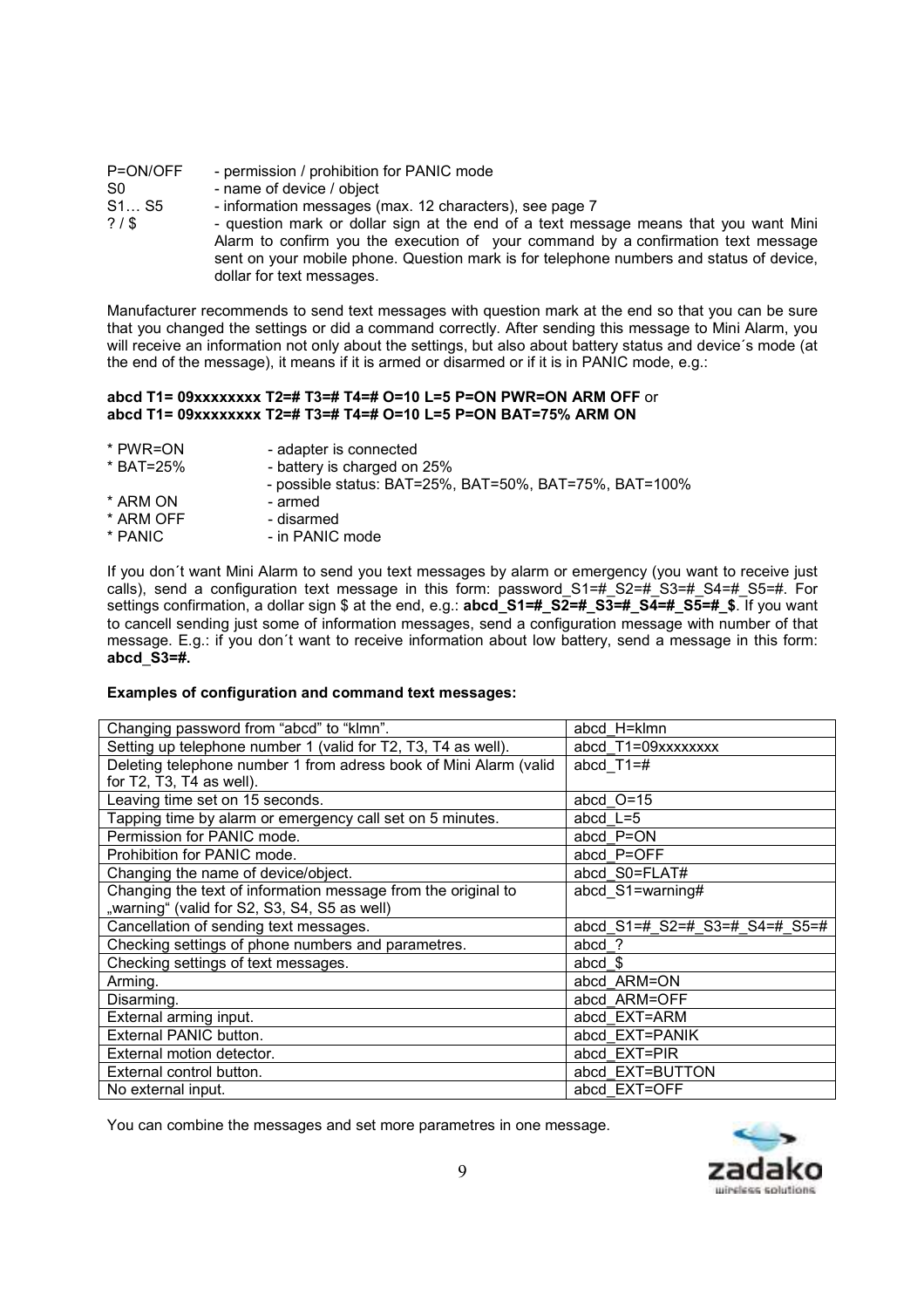# V. MODES

Mini Alarm DRAGON works in 3 modes (not at the same time):

#### A. Alarm

- B. Tapping of monitored room
- C. PANIC mode (emergency call)

## A. Alarm

In this mode, Mini Alarm informs about the unauthorized entry into monitored room by sending a text message and calling on defined telephone numbers in the address book of Mini Alarm. The entry into the room is registered by motion detector which is situated on the upper side of device. Therefore it is very important to place the alarm on the right place. The manufacturer recommends to place Mini Alarm in horizontal position on the ground near the door or window and in inclinated position (using a stand for inclination) in higher level, e.g. on the table. You can't screen the motion detector!!!





## Arming/disarming

Arming = motion detector activation Disarming = motion detector disactivation

Motion detector is a sensor that reacts on motion of objects in its angle. It is situated on the top of Mini Alarm (see page 4 Device description) and serves as a control button as well. Before installing Mini Alarm, it is strongly recommended to make a motion detector test in the chosen place in order to find out if this place is suitable (if detector can register people passing by).

Motion detector test is related with arming and is performed in disarmed status. You will start and end it by a short pressing of the button. If motion detector is active, but it doesn´t register a movement, Mini Alarm beeps in second intervals, when you are moving Mini Alarm signalls the registration of movement by permanent beeping. While you are moving, sensor doesn´t allow to arm, but from the moment when you stop moving (e.g. you leave the room), Mini Alarm starts to arm and beeps once per second. The last 5 seconds of leaving time are signalled by quick beeping. If you return

windcas solutions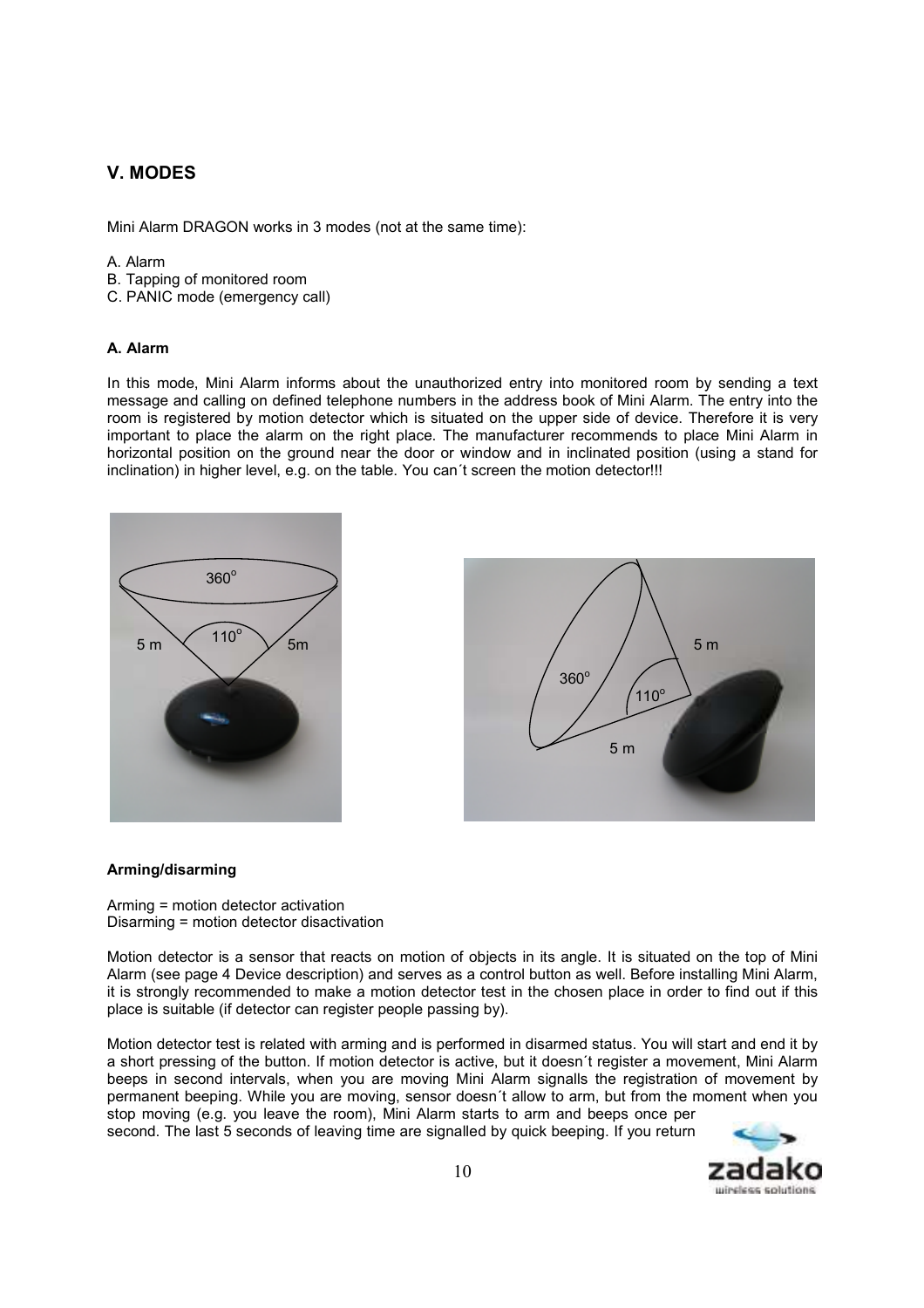to the room during the leaving time, Mini Alarm starts to beep permanently and a new arming starts in the moment when sensor doesn´t register any movement. You can set up the length of leaving time by a text message (see page 8). You can cancel arming during leaving time by short pressing of the button.

Problems by arming (motion detector test) can be caused by:

- $\triangleright$  Mini Alarm is not registered to GSM network (1 long beep deep tone).
- $\triangleright$  there is no telephone number defined in Mini Alarm's address book (2 long beeps deep tone).

#### How to arm:

- by short pressing of button or
- by sending a text message on telephone number of Mini Alarm (if you are not in the protected room).

Arming text message has to be of this form: password ARM=ON (e.g. abcd\_ARM=ON). If you want Mini Alarm to confirm you the arming on your mobile phone, add a question mark at the end of the message, e.g.: **abcd\_ARM=ON ?**. Arming through text message is performed in silence, immediately after receiving the message. It means that Mini Alarm doesn´t signal arming acusticly, only green LED light goes off.

#### How to disarm:

- by calling on telephone number of Mini Alarm (before entering the protected room) – after Mini Alarm refuses the call automatically you can enter the room or
- by sending a text message on telephone number of Mini Alarm in this form: password ARM=OFF (e.g. abcd\_ARM=OFF).

WARNING! Before leaving the protected room, close all windows and doors to avoid false alarms. False alarm can be caused also by starting air condition, heating or by movement of animals in the room.

#### Intrusion into the protected room

If an unauthorized person enters the protected room, Mini Alarm sends a text message and calls on all telephone numbers defined in the address book. (If you pick up this call, you can hear what is going on in the room.) Device doesn´t signal anything by LED lights or buzzer to avoid paying attention of the intruder. After informing about the alarm, Mini Alarm keeps armed status and sends the next alarm text message after 15 minutes (to avoid sending alarm messages about the same intrusion very often).

Authorized person (e.g. flat owner) turns the device to disarmed status by calling on telephone number of Mini Alarm or by sending a text message before entering the protected room. Mini Alarm gets disarmed only if it receives a call from one of the numbers defined in Mini Alarm´s address book (Mini Alarm´s SIM card has to have CLIP service active). Unknown calls are refused.

## B. Tapping of protected room

## 1. in disarmed status

If you call on telephone number of Mini Alarm, you can hear what is going on in the protected room. Tapping time is unlimited. The permission for tapping has only the person with telephone number defined in the address book of Mini Alarm.

## 2. by an event

You can tap also when Mini Alarm calls you in case of alarm or emergency call (PANIC mode) by picking up the call from Mini Alarm. Tapping by alarm is automatically ended after 5 minutes, but you can change this parametre by sending a configuration text message (see page 8). If you want to end

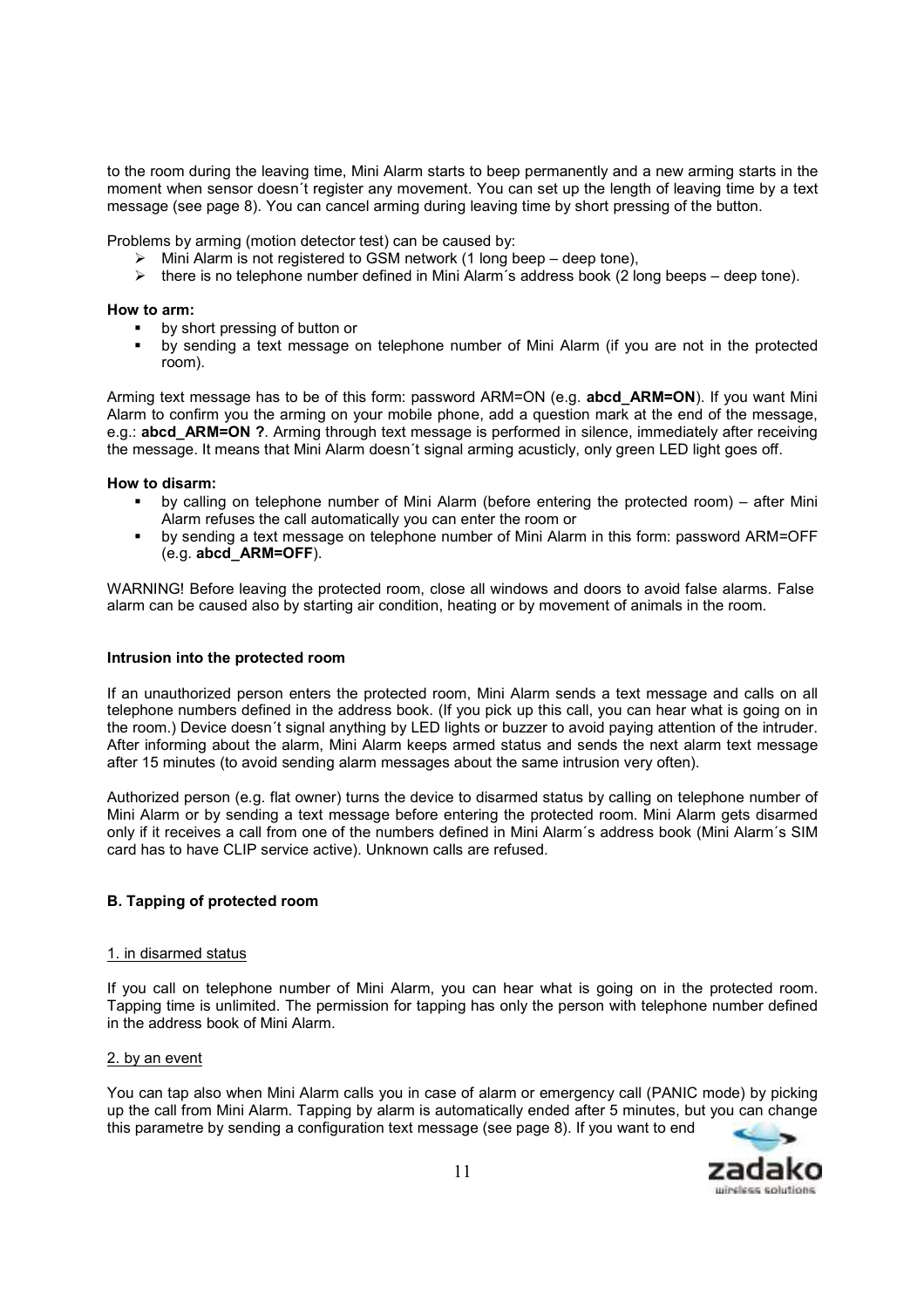this call earlier, just hang it up. By alarm or emergency call, only one person can tap at one moment, the next person has to wait till the previous person stops tapping (Mini Alarm calls on telephone numbers in the order in which they were added to the address book).

# C. PANIC mode (emergency call)

PANIC mode is a mode in which the user has the possibility to call for help by pressing the button in case of danger or health problems. Mini Alarm sends a text message and calls on all telephone numbers defined in the address book to inform your family or friends that you are in danger.

You have to allow the PANIC function by sending a text message in form: password P=ON (e.g. abcd P=ON) on telephone number of Mini Alarm. Then you can activate / disactivate the function by pressing the button three times. When PANIC mode is active, green LED light shines permanently. If you want to prohibit this mode (so that you can´t activate it by pressing the button), send a text message in form: password P=OFF (e.g. abcd\_P=OFF) on telephone number of Mini Alarm.

If Mini Alarm is set on PANIC mode and user wants to call for help, he/she has to press the button once (any other than 3-times-pressing causes an emergency call). Green LED light starts flashing quickly – it means that Mini Alarm sends text messages with text Mini Alarm DRAGON PANIC and calls on all telephone numbers in the address book. You can change the text of this message (see page 8). You can´t change Mini Alarm´s mode when it is sending text messages and emergency calls, you have to wait untill the device ends all actions. After sending text messages and calls Mini Alarm stays in PANIC mode. You can turn it from PANIC mode to Alarm mode on distance by sending a text message, e.g. abcd ARM=ON or abcd\_ARM=OFF), but you can´t turn it from armed status to PANIC mode.

Advice: When you are not in the protected room, you can use Mini Alarm as an alarm, when you are in the room, you can use it as a PANIC button. Don´t forget to change the mode of device every time you leave.

# VI. EXTERNAL INPUT

It is possible to connect an external sensor to the input situated on the back side of the device (see page 4 Device description). You can use the external input in several ways, but first you have to set it up:

| Password EXT=ARM   | Arming input (leaving button), you can arm by pressing it.                                                                                               |
|--------------------|----------------------------------------------------------------------------------------------------------------------------------------------------------|
| Password EXT=PANIC | PANIC button, after pressing it Mini Alarm sends text messages and<br>emergency calls immidiately, it is not necessary to turn to PANIC mode.            |
| Password EXT=PIR   | Detector, for the case you need more sensors.                                                                                                            |
|                    | Password EXT=BUTTON   Control button, you can manage the device from other place in the room, not<br>necessary to press the button on the top of DRAGON. |

For disactivation, send a text message in form: Password EXT=OFF (e.g. abcd EXT=OFF).

## VII. EXTERNAL SPEAKERS

External speakers function is always active, you have to just connect the speakers to the connector (see page 4 Device description). Manufacturer recommends to use active speakers (with integrated amplifier).

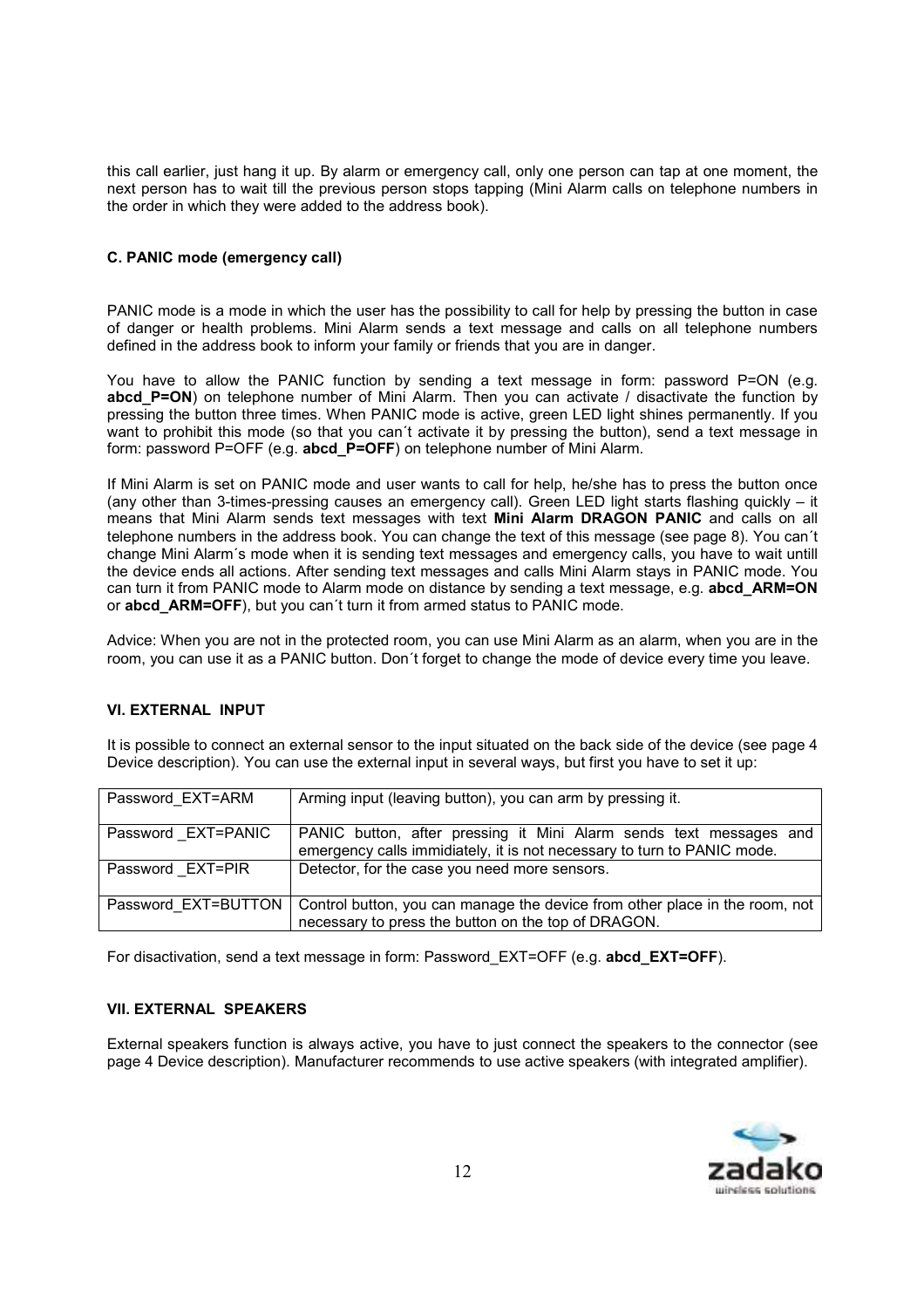# VIII. SIGNALLING

| <b>Action / status</b><br>pressing<br>Start of device.        | pressings / length of<br>1/3 seconds | <b>LED lights signalling</b>                                                                                                                                     | <b>Acustic signalling</b>                                                                                          |
|---------------------------------------------------------------|--------------------------------------|------------------------------------------------------------------------------------------------------------------------------------------------------------------|--------------------------------------------------------------------------------------------------------------------|
|                                                               |                                      |                                                                                                                                                                  |                                                                                                                    |
|                                                               |                                      | Green and red LED lights flash at once.                                                                                                                          |                                                                                                                    |
| Device is switched on, registered<br>to GSM network.          |                                      | In disarmed status green LED light flashes<br>once for 4 seconds, in PANIC mode green<br>LED light shines permanently.                                           |                                                                                                                    |
| Device is not registered to GSM<br>network.                   |                                      | In disarmed status, green LED light shines<br>once for 2 seconds, in armed status, no<br>LED light shines, in PANIC mode, green<br>LED light shines permanently. | In disarmed status, buzzer beeps<br>once per second, in armed status<br>and in PANIC mode, buzzer doesn't<br>beep. |
| Telephone numbers settings.                                   | $2/1$ second                         | Green and red LED lights flash alternately.                                                                                                                      | Buzzer beeps once per second.                                                                                      |
| Receiving a text message with a<br>correct password.          |                                      | Green LED light shines for 2 seconds.                                                                                                                            | Buzzer beeps once - a long high<br>tone.                                                                           |
| Receiving a text message with a<br>false password.            |                                      | Red LED light shines for 2 seconds.                                                                                                                              | Buzzer beeps once - a long deep<br>tone.                                                                           |
| There is no telephone number in<br>Mini Alarm's address book. |                                      |                                                                                                                                                                  | Buzzer beeps twice - a long deep<br>tone.                                                                          |
| Motion detector test.                                         |                                      | Green LED light flashes + shines.                                                                                                                                | Beeping + long high tone.                                                                                          |
| Arming.                                                       | $1/3$ seconds                        | Green LED light shines once for 2 seconds.                                                                                                                       | Buzzer beeps once per second + fast<br>beeping during last 5 seconds.                                              |
| Armed.                                                        |                                      |                                                                                                                                                                  |                                                                                                                    |
| Activation of PANIC mode.                                     | $3/1$ second                         | Green LED light shines.                                                                                                                                          |                                                                                                                    |
| Device is sending text messages<br>and calls in PANIC mode.   |                                      | Green LED light flashes fast.                                                                                                                                    |                                                                                                                    |
| Disactivation of PANIC mode.                                  | $3/1$ second                         | Green LED light flashes once for 4<br>seconds.                                                                                                                   |                                                                                                                    |
| Low battery.                                                  |                                      | Red LED light flashes once for 4 seconds.                                                                                                                        |                                                                                                                    |
| Charging thebattery.                                          |                                      | Red LED light shines.                                                                                                                                            |                                                                                                                    |
| Battery charged.                                              |                                      | Red LED light stops shining.                                                                                                                                     |                                                                                                                    |
| Switching off the device.                                     | 1 / 5 seconds                        |                                                                                                                                                                  |                                                                                                                    |
| Device switched off.                                          |                                      |                                                                                                                                                                  |                                                                                                                    |

| accepted.<br>`ommand  |  | tone).<br>beep<br>'hial.<br>Double. |
|-----------------------|--|-------------------------------------|
| `∩mmano<br>' refused. |  | deep tone.<br>One<br>Tona           |